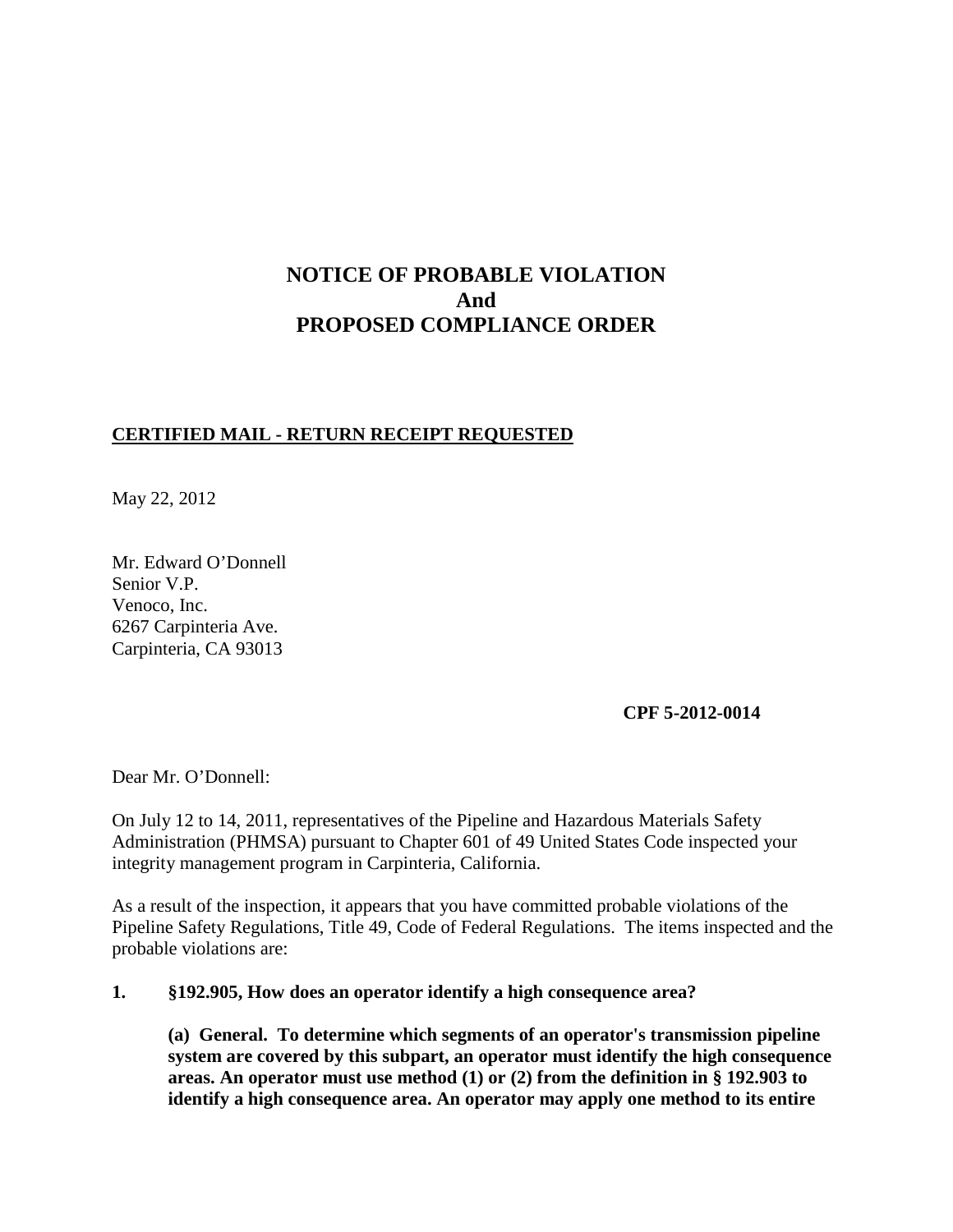**pipeline system, or an operator may apply one method to individual portions of the pipeline system. An operator must describe in its integrity management program which method it is applying to each portion of the operator's pipeline system. The description must include the potential impact radius when utilized to establish a high consequence area.**

Venoco failed to identify a segment of the Montalvo Sales Gas pipeline as an HCA and did not appropriately classify the pipeline segment. During a field inspection of the Montalvo Sales Gas pipeline in Oxnard, CA, PHMSA representatives found that the California Mushroom Farm at 4440 Olivas Park Drive, Oxnard, CA was located within the calculated PIR of 70 feet. The California Mushroom Farm is occupied by more than 20 employees working more than 50 days per year. Therefore, the Farm is an identified site. Venoco failed to identify this segment of the Montalvo Sales Gas pipeline as an HCA and did not appropriately classify the pipeline segment under this subpart.

### **2. §192.921, How is the baseline assessment to be conducted?**

**(a) Assessment methods. An operator must assess the integrity of the line pipe in each covered segment by applying one or more of the following methods depending on the threats to which the covered segment is susceptible. An operator must select the method or methods best suited to address the threats identified to the covered segment (See § 192.917).**

**(1) Internal inspection tool or tools capable of detecting corrosion, and any other threats to which the covered segment is susceptible. An operator must follow ASME/ANSI B31.8S (incorporated by reference, see § 192.7), section 6.2 in selecting the appropriate internal inspection tools for the covered segment.**

Venoco uses In-Line-Inspection (ILI) tools as a method to assess/reassess its pipelines, but failed to specify an ILI tool or tools capable of detecting corrosion, and any other threats to which the covered segment is susceptible. Also, Venoco operates some pre-1970 ERW pipelines and claims these pipelines have no history of Stress Corrosion Cracking or seam failure. However, Stress Corrosion Cracking is a time dependent threat and the type of ILI tool or tools selected need to address this possible threat as well.

## **3. §192.937, What is a continual process of evaluation and assessment to maintain a pipeline's integrity?**

**(a) General. After completing the baseline integrity assessment of a covered segment, an operator must continue to assess the line pipe of that segment at the intervals specified in § 192.939 and periodically evaluate the integrity of each covered pipeline segment as provided in paragraph (b) of this section. An operator must reassess a covered segment on which a prior assessment is credited as a baseline under § 192.921(e) by no later than December 17, 2009. An operator must**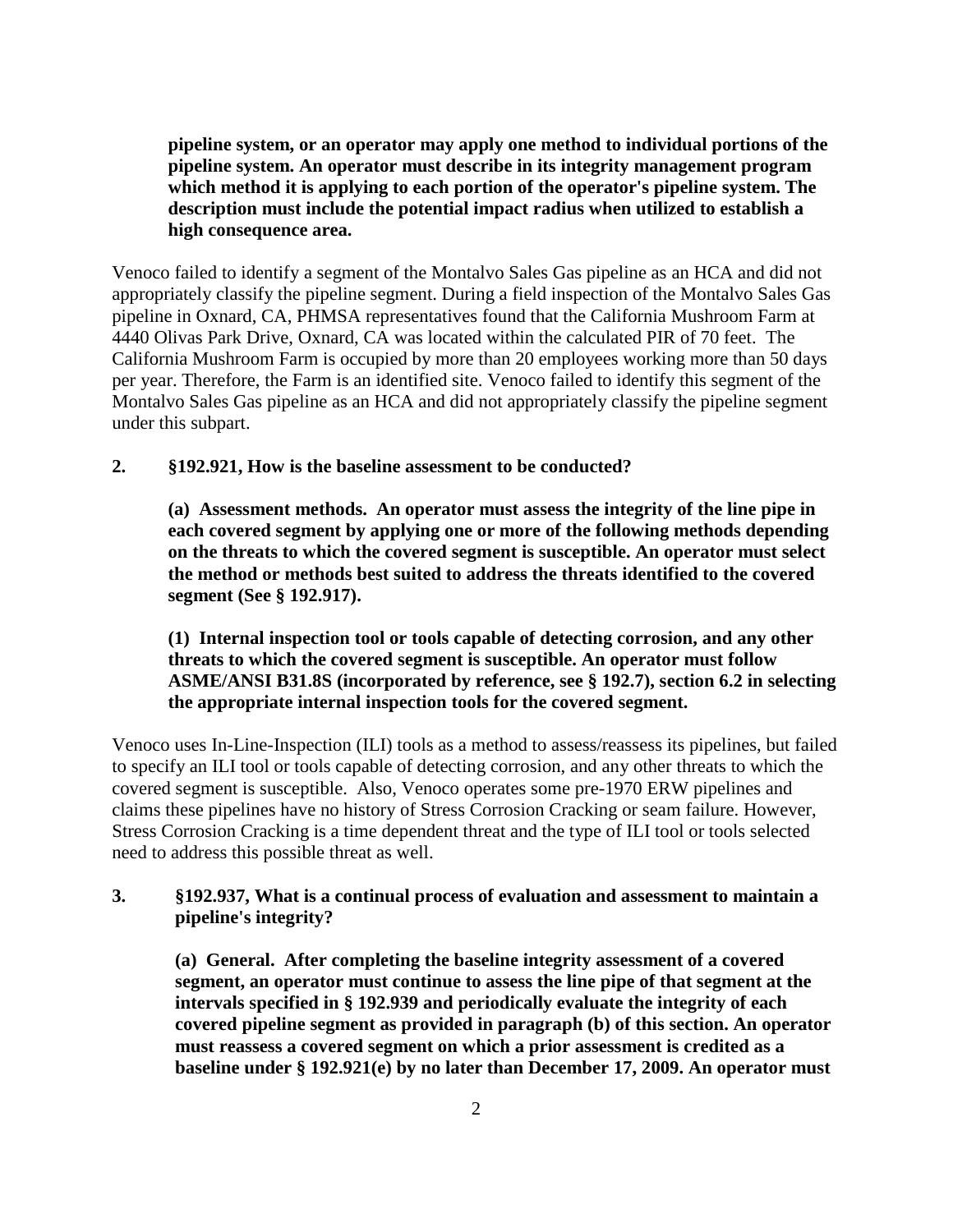## **reassess a covered segment on which a baseline assessment is conducted during the baseline period specified in § 192.921(d) by no later than seven years after the baseline assessment of that covered segment unless the evaluation under paragraph (b) of this section indicates earlier reassessment.**

Venoco failed to reassess the Union Island pipeline before May 2010 in accordance with its assessment schedule. As the baseline assessment, Venoco credits an assessment by ILI inspection on Union Island pipeline conducted in May 2003 by ConocoPhillips, the previous owner/operator. Originally, the Union Island pipeline was scheduled for a 7 year reassessment interval. However, in a re-evaluation in 2006, the reassessment interval was changed to 5 years because of potential 3<sup>rd</sup> party damage. As a result, the revised reassessment date was May 2008. Venoco reassessed this pipeline in June 2011, 37 months late.

#### **4. §192.945 What methods must an operator use to measure program effectiveness?**

**(a) General. An operator must include in its integrity management program methods to measure, on a semi-annual basis, whether the program is effective in assessing and evaluating the integrity of each covered pipeline segment and in protecting the high consequence areas. These measures must include the four overall performance measures specified in ASME/ANSI B31.8S (incorporated by reference, see §192.7), section 9.4, and the specific measures for each identified threat specified in ASME/ANSI B31.8S, Appendix A. An operator must submit the four overall performance measures, by electronic or other means, on a semi-annual frequency to OPS in accordance with §192.951. An operator must submit its first report on overall performance measures by August 31, 2004. Thereafter, the year and must be submitted within 2 months after those dates.**

Venoco did not measure, on a semi-annual basis, whether its program is effective in assessing and evaluating the integrity of each covered pipeline segment and in protecting the high consequence areas. Also, Venoco failed to submit the four overall performance measures, by electronic or other means, on a semi-annual frequency to OPS in accordance with §192.951.

Performance measures were prepared and reported to OPS on March 25, 2008, April 21, 2009, and February 18, 2010. No performance measure reports were prepared or reported to OPS for 2010.

#### Proposed Compliance Order

With respect to items 1and 2, pursuant to 49 United States Code § 60118, the Pipeline and Hazardous Materials Safety Administration proposes to issue a Compliance Order to Venoco, Inc. Please refer to the *Proposed Compliance Order*, which is enclosed and made a part of this Notice.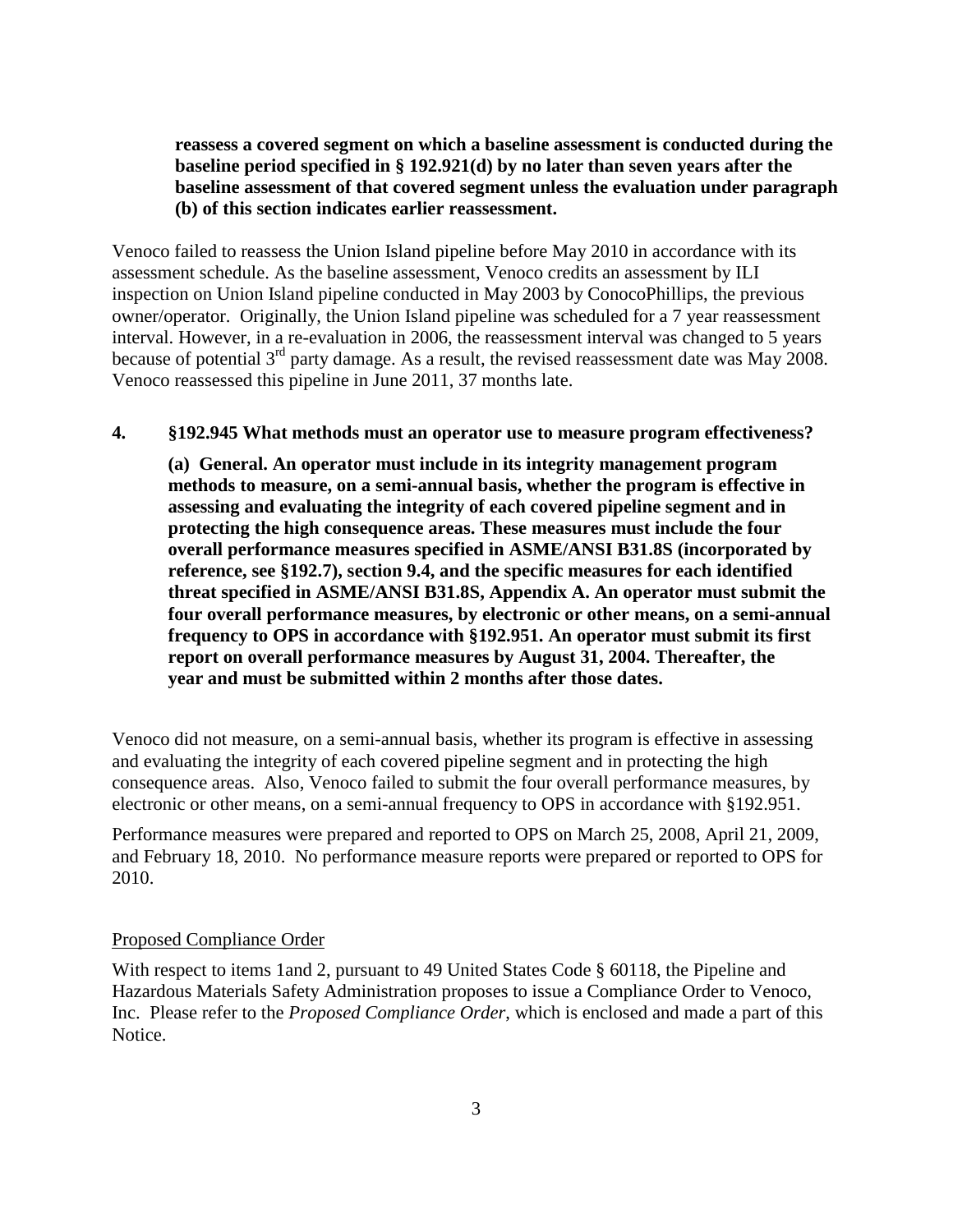## Warning Items

With respect to item 3 and 4, we have reviewed the circumstances and supporting documents involved in this case and have decided not to conduct additional enforcement action or penalty assessment proceedings at this time. We advise you to promptly correct this item. Be advised that failure to do so may result in Venoco, Inc. being subject to additional enforcement action.

## Response to this Notice

Enclosed as part of this Notice is a document entitled *Response Options for Pipeline Operators in Compliance Proceedings*. Please refer to this document and note the response options. Be advised that all material you submit in response to this enforcement action is subject to being made publicly available. If you believe that any portion of your responsive material qualifies for confidential treatment under 5 U.S.C. 552(b), along with the complete original document you must provide a second copy of the document with the portions you believe qualify for confidential treatment redacted and an explanation of why you believe the redacted information qualifies for confidential treatment under 5 U.S.C. 552(b). If you do not respond within 30 days of receipt of this Notice, this constitutes a waiver of your right to contest the allegations in this Notice and authorizes the Associate Administrator for Pipeline Safety to find facts as alleged in this Notice without further notice to you and to issue a Final Order.

In your correspondence on this matter, please refer to **CPF 5-2012-0014** and for each document you submit, please provide a copy in electronic format whenever possible.

Sincerely,

Chris Hoidal Director, Western Region Pipeline and Hazardous Materials Safety Administration

Enclosures: *Proposed Compliance Order Response Options for Pipeline Operators in Compliance Proceedings*

cc: PHP-60 Compliance Registry PHP-500 Monfared (Activity No: 135289*)*